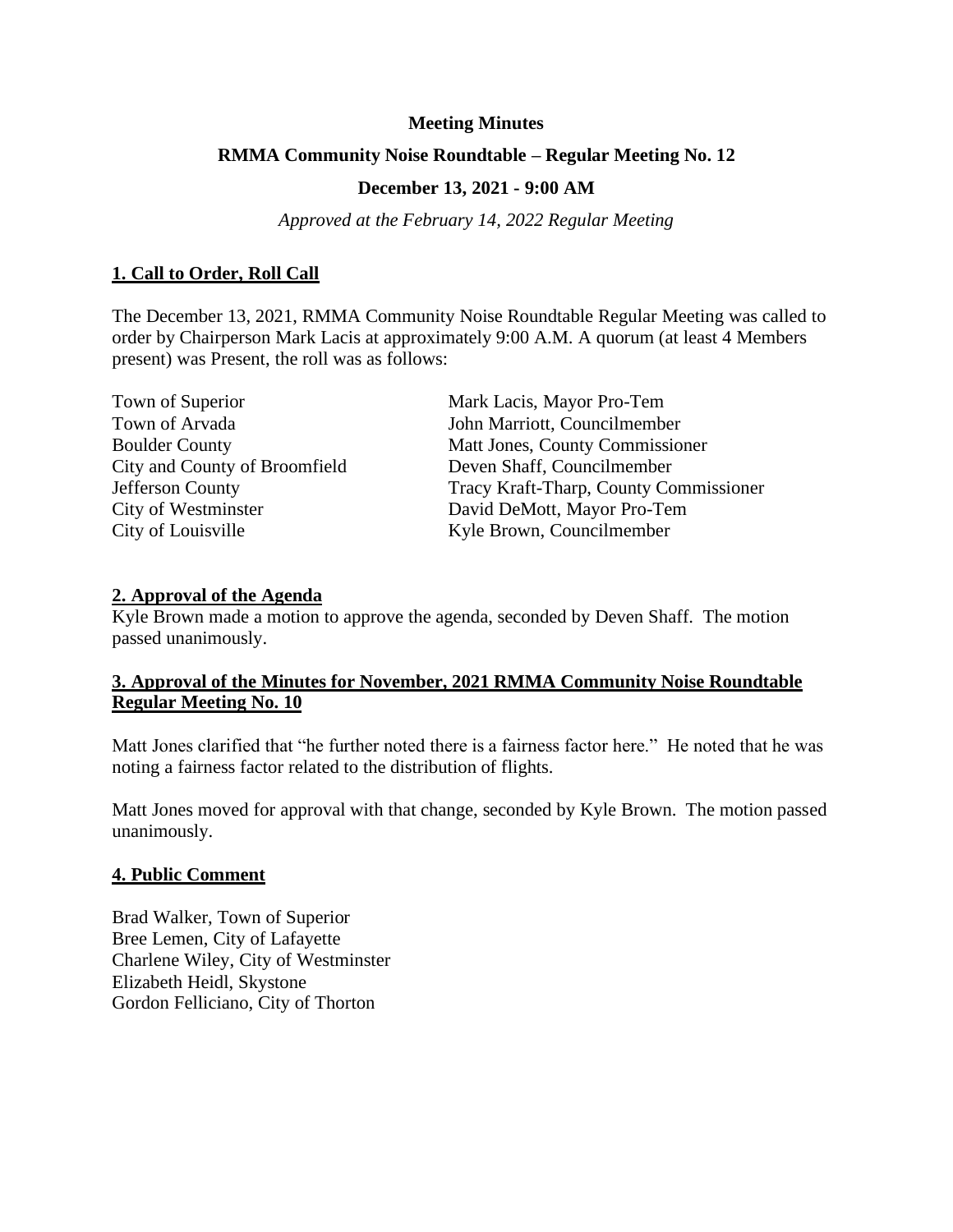### **5. Roundtable Agenda Items**

#### *A. Election of Vice-Chair of RMMACNR*

Jeff Lipton was the former vice-chair of the RMMACNR, but his last meeting was at the November meeting. Matt Jones nominated Deven Shaff as the new vice-chair of the RMMACNR, seconded by Kyle Brown. Deven Shaff was elected unanimously.

## *B. Lafayette Request and Presentation*

City Manager Fritz Sprague, Mayor JD Mangat, and Councilmember Tonya Briggs provided a presentation on the impacts of RMMA operations on the City of Lafayette. The City of Lafayette is formally requesting to join the RMMACNR due to being located partially within the Class D airspace of RMMA, as well as the amount of aircraft activity experienced over the city.

Jeffco County Attorney Kourtney Hartmann advised that the City of Lafayette can join by executing a Joinder Agreement. A motion was made by Matt Jones, seconded by Deven Shaff, to allow the City of Lafayette to join the RMMACNR. The motion passed unanimously.

## *C. Update on 2021-2022 RMMACNR Work Plan*

Mark Lacis mentioned that the by-laws require the development of a work plan. The chair and vice-chair worked with Primacy Strategy Group to develop a draft work plan, but the process was delayed by the retirement of David Carbone of Primacy Strategy Group. Emily Tranter of Primacy Strategy Group briefly summarized the draft work plan, and noted that the RMMACNR should have a better sense after one year of operation as to the priorities of the group. Tracy Kraft-Tharp requested that this be added to a future agenda and that RMMACNR members work in collaboration with a consultant to set the draft work plan. Mark Lacis agreed, and noted no action needed to take place today. The work plan can provide the public with a tool to understand what the RMMACNR has been and will be working on going forward.

#### *D. Presentation for Moderating Services from CDR Associates*

Daniel Estes and Tracy Winfree provided a presentation on their proposed facilitation services to the RMMACNR. CDR Associates recommended a two-phase approach that included a first "Process Assessment and Planning" phase that would further define the scope of work for the second phase of work. This second phase would include monthly facilitation and assistance to the roundtable. The first phase of work was proposed to occur over 2 months at a cost of \$15,000, while the cost of the second, ongoing phase might range from \$25,000-\$50,000.

Ben Miller of RMMA explained that staff reached out to CDR Associates as they were the second choice for facilitation in 2021. Their local presence and familiarity with local members will allow them to assist in roundtable workshops and regional collaboration as necessary. In terms of budget, member dues were \$3,700 per member, or \$25,200 for the year. Primacy Strategy Group is under a not-to-exceed scope of \$20,000. Airport staff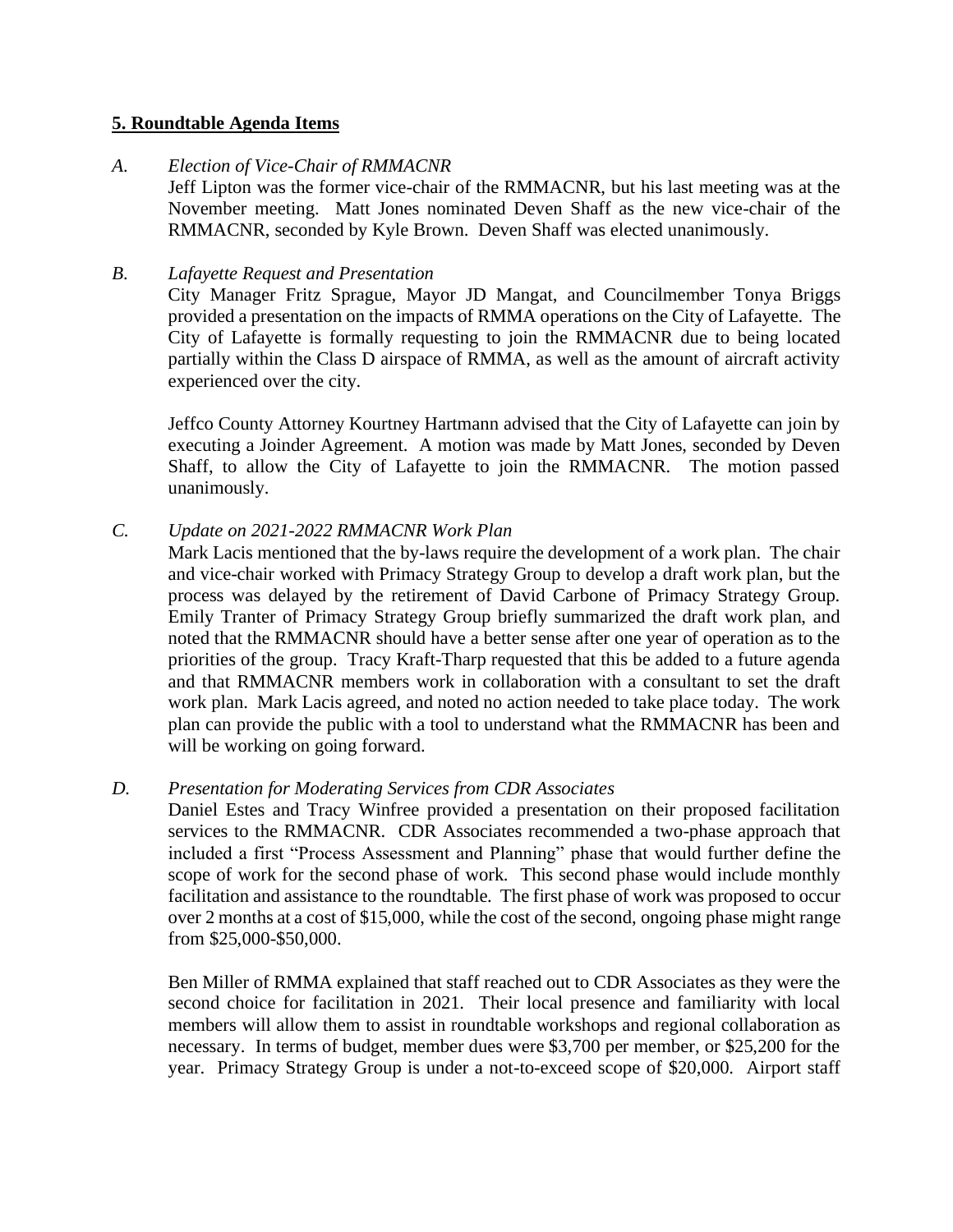would also prefer the certainty of a facilitation consultant that will be actively following up on assignments and the general back-end duties of running a roundtable.

RMMACNR members discussed the implication of this proposal, as well as other potential RMMACNR efforts, to the RMMACNR budget. Ben Miller of RMMA emphasized that if there is a desire to undertake the development of noise abatement routing, there will be a cost there to engage one of the few firms in the country that are experienced in the work. CDR Associates acknowledged that there is a range of potential services and deliverables, and the cost will range accordingly.

Mark Lacis closed by suggesting he would be happy engaging CDR Associates as the facilitation consultant and was also happy with the services of Primacy Strategy Group. Deven Shaff made a motion to engage CDR Associates as the facilitation consultant going forward. Matt Jones expressed his concerns over the necessary of a cap on expenses, as well as the unknown costs of the next agenda item. John Marriott suggested waiting until the next agenda items to get a full understanding of costs. Deven Shaff withdrew his motion.

*E. Presentation from ABDx2 on VFR procedure consulting needs*

Ben Miller of RMMA was provided with three recommendations for firms that are qualified to undertake a study on identifying noise abatement procedural routing and work with the FAA on execution. Two of the three responded to a request for a quote.

Jim Allerdice of ABDx2 summarized their professional background and their proposal for Developing Preferred VFR Routing Procedures for RMMA. ABCx2 performed the City of Louisville/Town of Superior Airport Noise Study in 2019. ABCx2 undertook similar work in the Washington DC area, and those procedures are in production now. The estimated timeline for developing the routes is six months, at a cost of between \$14,050 and \$17,050.

*F. Presentation from HMMH on VFR procedure consulting needs*

Eugene Reindel of HMMH summarized his firm's professional background and proposal for Developing Preferred VFR Routing Procedures for RMMA. HMMH recommends a substantial investment in modeling to quantify the problem and potential solutions. The estimated timeline for developing proposed routes would be sixteen months at a cost of approximately \$66,280.

RMMACNR members discussed the wide range of potential costs and requested the airport provide a recommendation at a future meeting. Ben Miller of RMMA emphasized that the goal would be to select a firm that will not waste the time of airport staff, airport stakeholders, and the RMMACNR by ensuring that the work is acceptable to the FAA.

## **6. Committee or Board Member Reports**

• John Marriot – Provided an update on the activities of the Airport Advisory Board, which recently included a tour of Sheltair.